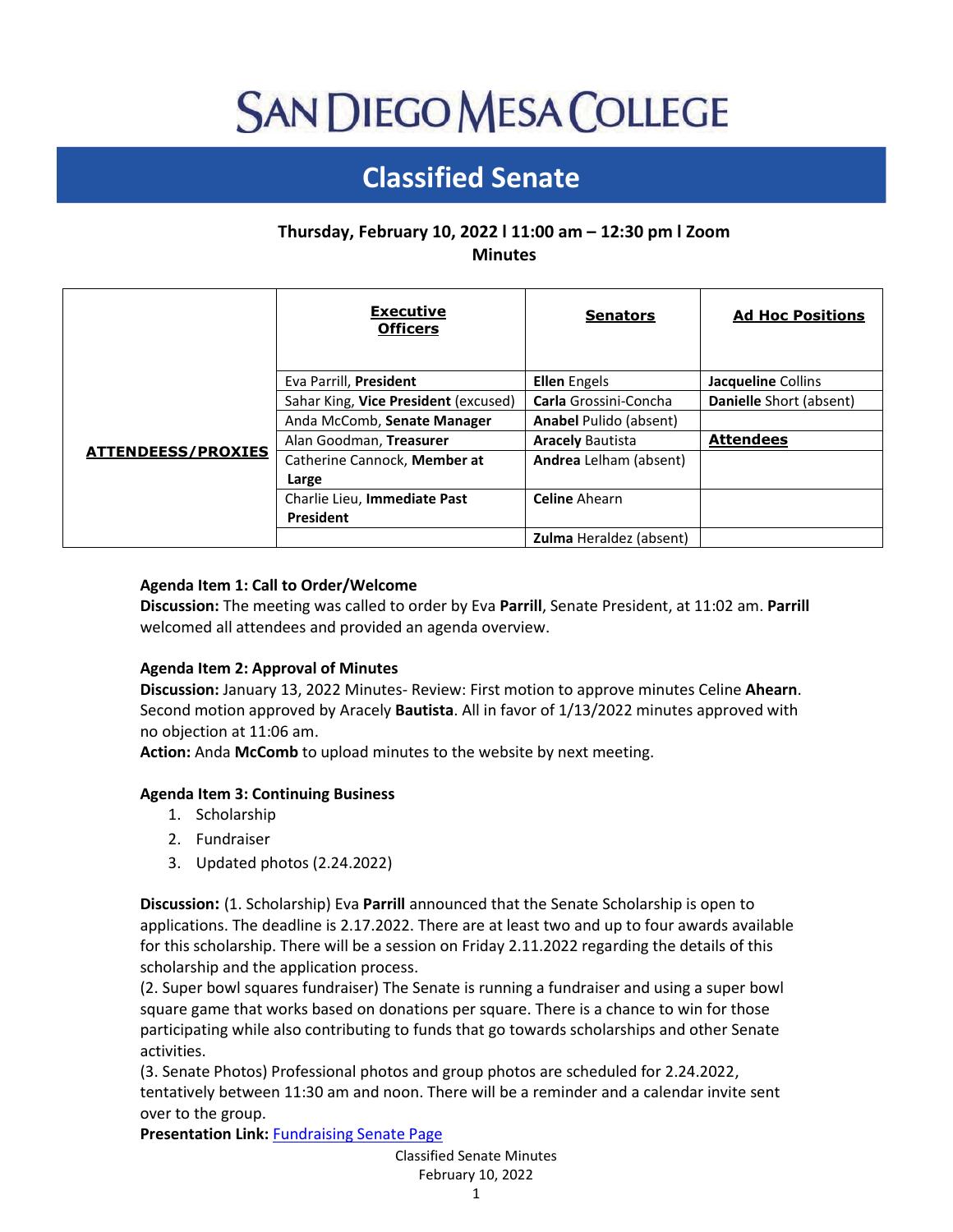**Action:** Classified Senate to plan on taking updated photos with the Communications Department on 2.24.2022.

#### **Agenda Item 5: New Business**

1. Mesa AFT Site Meeting (11:30 am-12:30 pm, 2.10.2022)

**Discussion:** Eva **Parrill** announced that there is an AFT Meeting that overlaps with the second half of our Senate Meeting. She encouraged the group to join the AFT Meeting once the Senate Meeting adjourns.

#### **Agenda Item 6: Executive Board & Senator Reports**

- 1. President: Eva Parrill
- 2. Vice President: Sahar King
- 3. Senate Manager: Anda McComb
- 4. Treasurer: Alan Goodman
- 5. Member at Large: Catherine Cannock
- 6. Immediate Past President: Charlie Lieu
- 7. Senator Reports
- 8. AFT Liaison: Danielle Short, JD
- 9. Ad Hoc Reports

**Discussion:** No reports.

#### **Agenda Item 7: Committee & Department Reports**

- 10. Program Review/PIEC
- 11. Mesa Pathways
- 12. Professional Learning

**Discussion:** No Discussion.

#### **Agenda Item 8: Announcements/Events**

13. [Classified Events Calendar](https://www.sdmesa.edu/about-mesa/governance/classified-senate/events/index.shtml)

**Discussion:** No Discussion.

#### **Agenda Item 9: Roundtable**

**Discussion: Parrill** announced that she requested a physical room space to meet during the spring, contingent that in-person meetings will be allowed. LRC 435 or BT building conference rooms are good options that will allow those who telecommute to join remotely. Other announcements: A Pride Center will be created on campus. The District is working on a strategic plan and likely classified professionals will be asked to provide input and feedback.

**Agenda Item 10: Next Meeting:** *February 24, 2022, 11am-12:30pm, Zoom* **Discussion:** No Discussion.

**Adjournment Discussion:** The meeting was adjourned at 11:30 pm